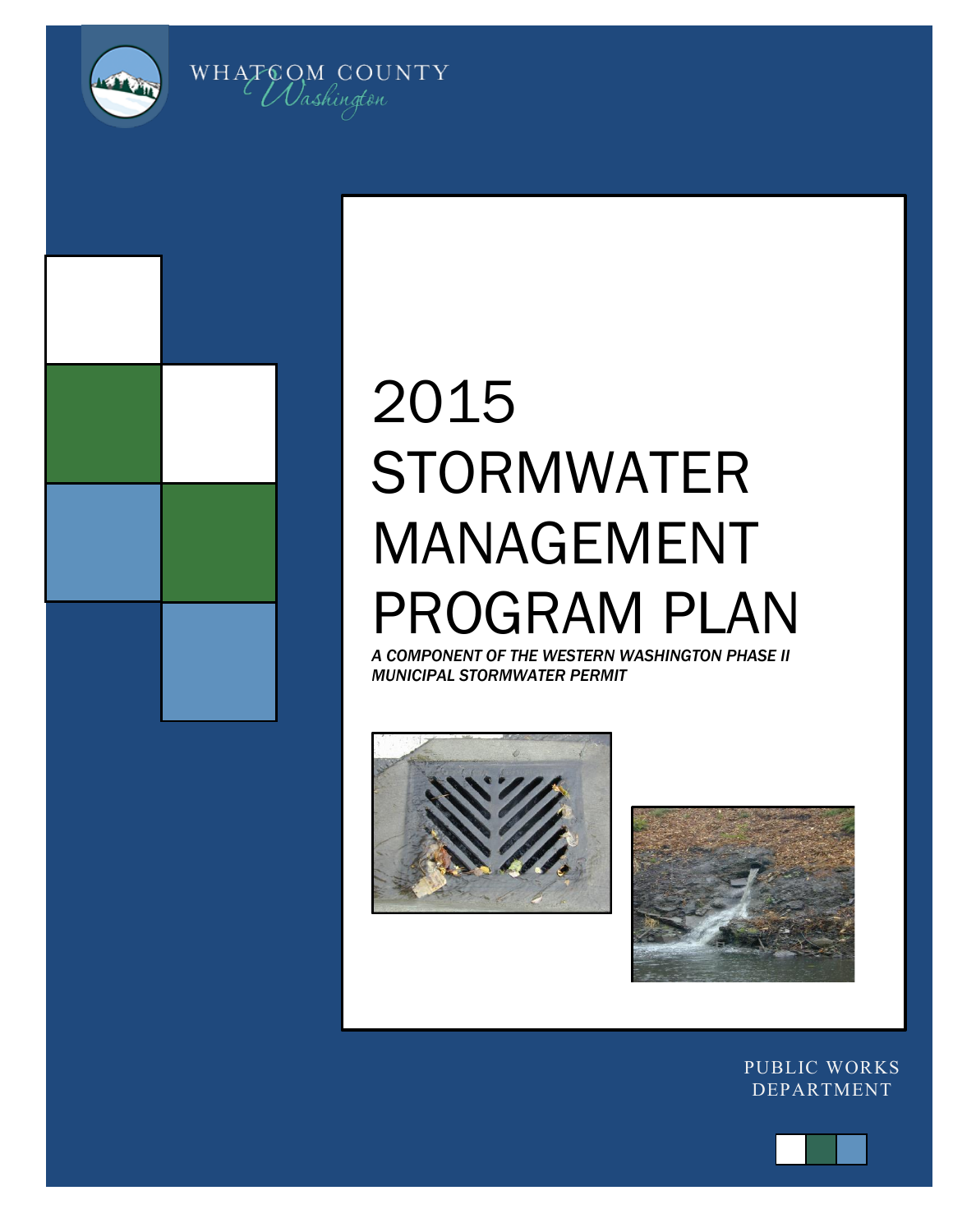*THIS PAGE INTENTIONALLY LEFT BLANK.*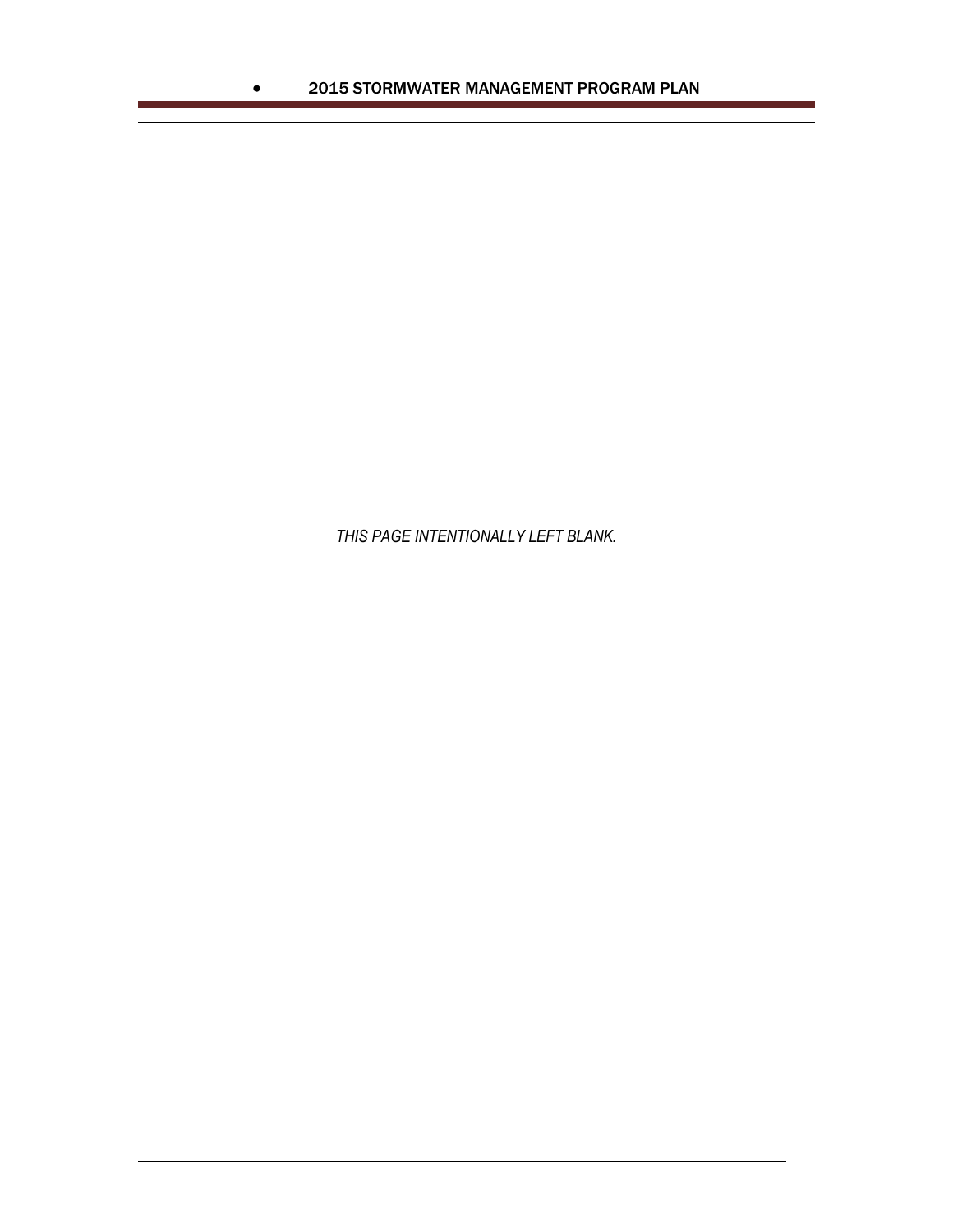# 2015 STORMWATER MANAGEMENT PROGRAM PLAN

# TABLE OF CONTENTS

| 1.             |                                                                  |  |
|----------------|------------------------------------------------------------------|--|
|                |                                                                  |  |
|                |                                                                  |  |
|                |                                                                  |  |
|                |                                                                  |  |
|                |                                                                  |  |
|                |                                                                  |  |
| 2.             |                                                                  |  |
|                |                                                                  |  |
|                |                                                                  |  |
|                |                                                                  |  |
| 3 <sub>1</sub> |                                                                  |  |
|                |                                                                  |  |
|                |                                                                  |  |
|                |                                                                  |  |
| $\overline{4}$ |                                                                  |  |
|                |                                                                  |  |
|                |                                                                  |  |
|                |                                                                  |  |
| 5.             |                                                                  |  |
|                |                                                                  |  |
|                |                                                                  |  |
|                |                                                                  |  |
| 6.             | CONTROLLING RUNOFF FROM NEW DEVELOPMENT, REDEVELOPMENT,          |  |
|                |                                                                  |  |
|                |                                                                  |  |
|                |                                                                  |  |
|                |                                                                  |  |
| 7.             | POLLUTION PREVENTION AND OPERATION AND MAINTENANCE FOR MUNICIPAL |  |
|                |                                                                  |  |
|                |                                                                  |  |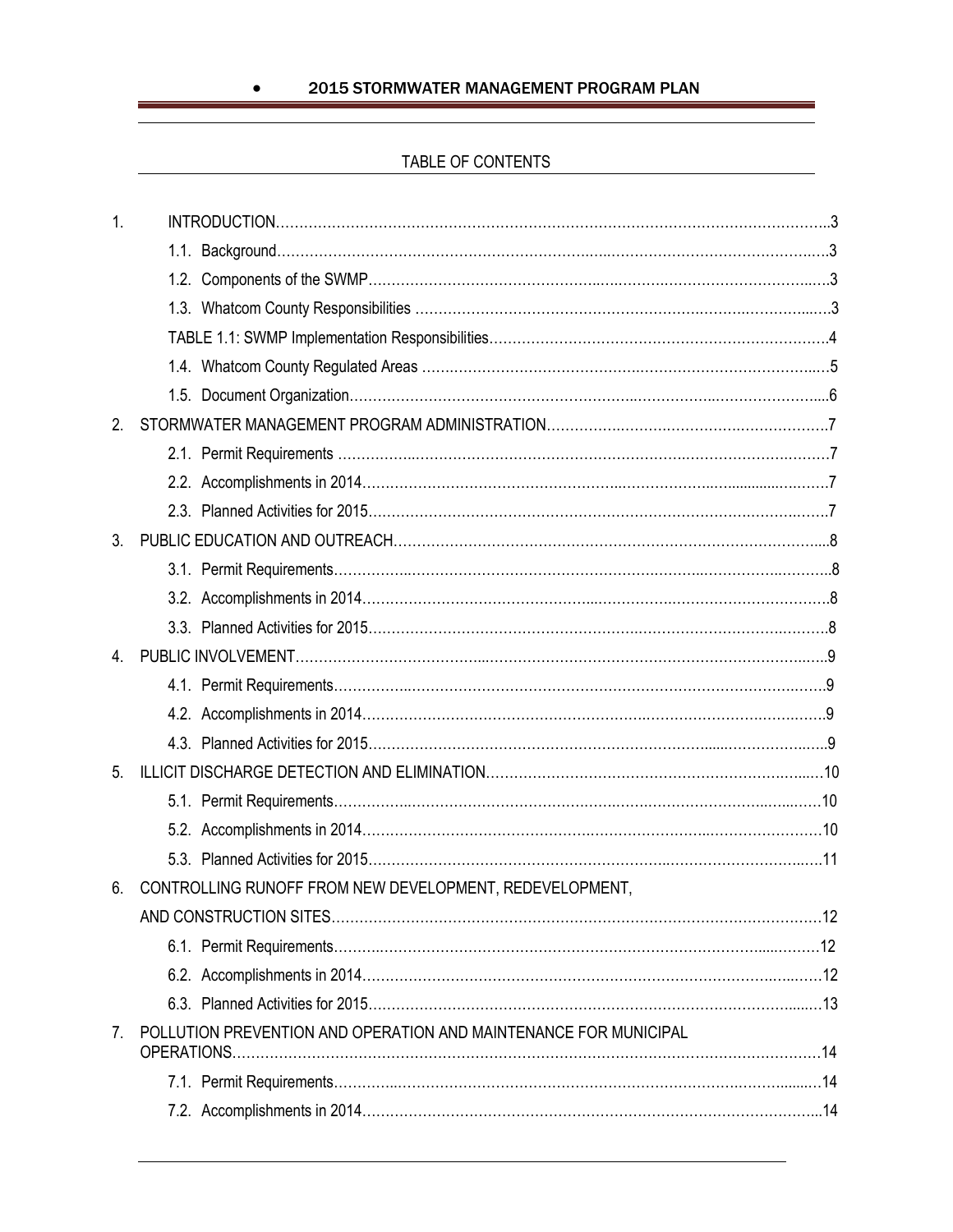# 2015 STORMWATER MANAGEMENT PROGRAM PLAN

| 8 |  |
|---|--|
|   |  |
|   |  |
|   |  |
|   |  |
|   |  |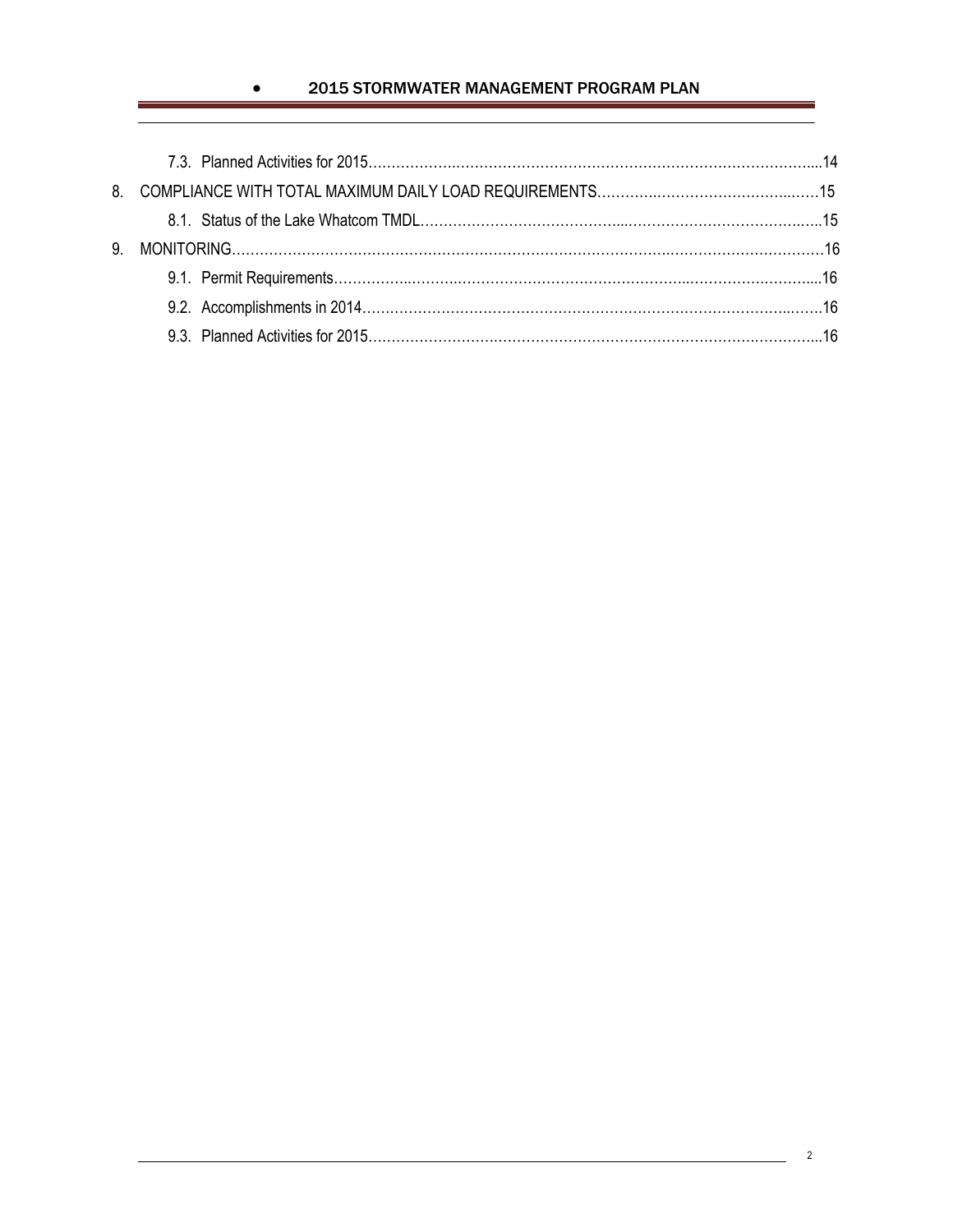# **1. INTRODUCTION**

# **1.1. Background**

Whatcom County has developed the 2015 Stormwater Management Program (SWMP) to meet the conditions of its Western Washington Phase II Municipal Stormwater Permit (Permit) under the National Pollutant Discharge and Elimination System (NPDES). The SWMP is the set of actions and activities to meet the requirements of each component of the Permit. The document is intended to be a planning and implementation document for the public, elected officials, and Whatcom County staff.

The 2015 SWMP highlights the accomplishments from 2014 permit year and activities planned for 2015.

The Permit (frequently referred to as the NPDES Phase II Permit) applies to the operators of regulated small municipal separate stormwater sewer systems (MS4s). A small MS4 is a municipality having a population less than 100,000 according to the U.S. census that are:

- Owned and operated by a public entity that discharge to waters of the U.S.;
- **EXECT** Designed or used to collect or convey stormwater (including roads with drainage systems, municipal streets, catch basins, curbs, gutters, ditches, manmade channels, or storm drains);
- Not a combined sewer; and
- Not part of a Publicly Owned Treatment Works (sewage treatment plant).

Whatcom County was issued its first NPDES Phase II Permit in 2007. The current Permit is effective from August 1, 2013-July 31, 2018. The NPDES Phase II Permit can viewed be on the Department of Ecology's website at[: www.ecy.wa.gov/programs/wq/stormwater/municipal/phaseIIww/wwphiipermit.html](http://www.ecy.wa.gov/programs/wq/stormwater/municipal/phaseIIww/wwphiipermit.html)

Additional information on Whatcom County's NPDES Phase II Program and associated documents can be found at: [www.npdes.whatcomcounty.org](http://www.npdes.whatcomcounty.org/)

# **1.2. Components of the SWMP**

The Permit includes the following components that address management of the MS4:

- **Public Education & Outreach**
- **Public Involvement & Participation**
- **Illicit Discharge Detection & Elimination (IDDE)**
- Controlling Runoff From New Development, Redevelopment, and Construction Sites
- Pollution Prevention, Good Housekeeping, and Operation and Maintenance
- **Monitoring and Assessment**
- **Compliance With Total Maximum Daily Load Requirements**

# **1.3. Whatcom County Implementation Responsibilities**

Whatcom County Public Works Special Programs Division is the lead in developing the SWMP and coordinating the administration and tracking of Permit requirements to achieve compliance. Special Programs coordinates with other County departments, coordinates with other jurisdictions or agencies as necessary, contracts for specific tasks related to the Permit, and seeks funding opportunities to assist in implementation of Permit requirements and compliance. Table 1-1 summarizes the County departments' participation and responsibilities related to the Permit's program components for 2014.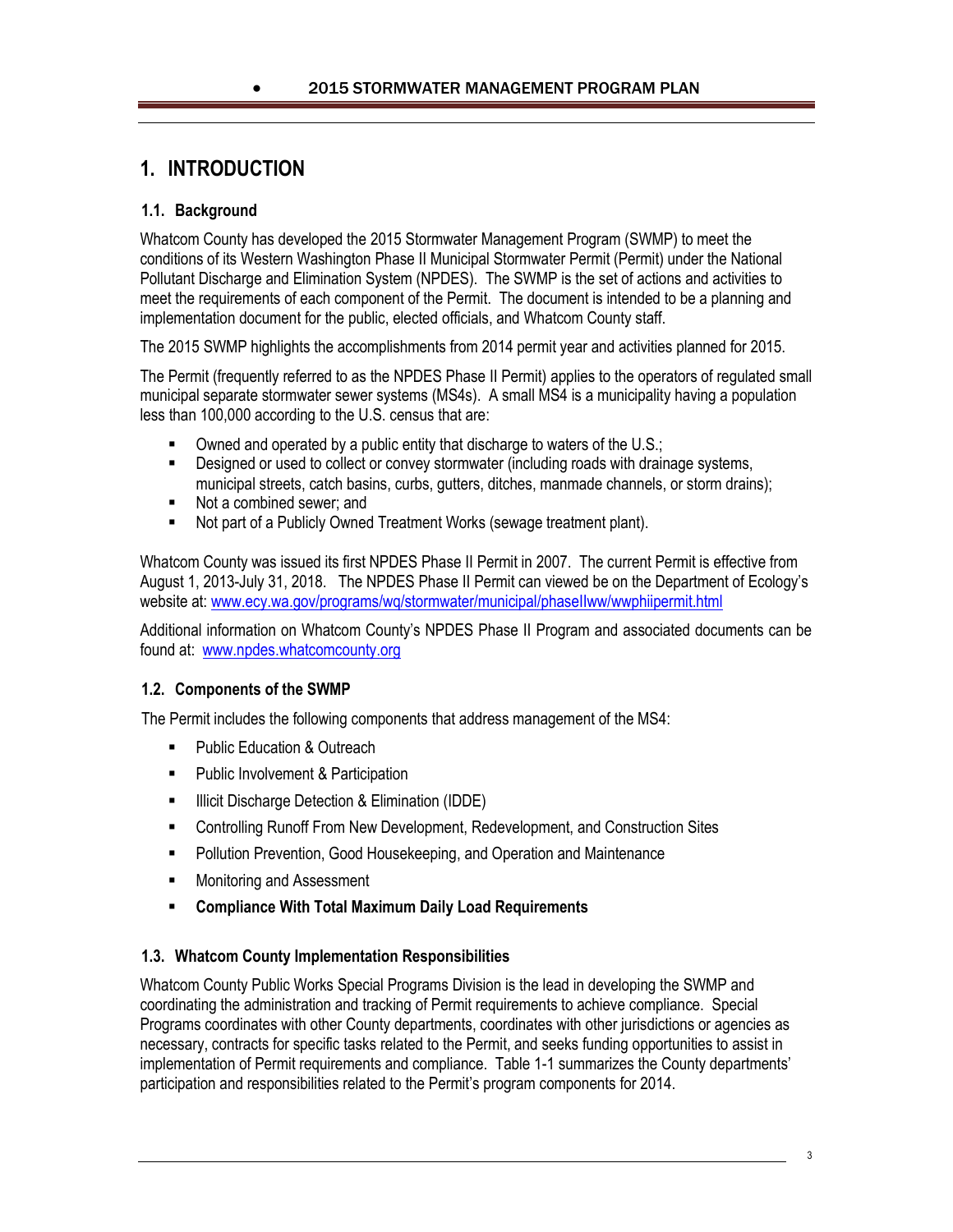| Table 1-1 SWMP Implementation Responsibilities                                                     |                                                                                                              |                                                                                                                                                                  |  |  |  |
|----------------------------------------------------------------------------------------------------|--------------------------------------------------------------------------------------------------------------|------------------------------------------------------------------------------------------------------------------------------------------------------------------|--|--|--|
| <b>Program Component</b>                                                                           | <b>Contributing Department(s)</b>                                                                            | <b>Department Responsibilities</b>                                                                                                                               |  |  |  |
| <b>Public Education and Outreach</b>                                                               | <b>Public Works-Special Programs</b><br>Public Works-Stormwater<br>Planning & Development Services<br>Health | Create outreach opportunities<br>and develop materials for the<br>public.                                                                                        |  |  |  |
| <b>Public Involvement and Participation</b>                                                        | <b>Public Works</b><br><b>Planning &amp; Development Services</b><br>Health                                  | Provide opportunities for the<br>public to participate in the<br>development, implementation,<br>and update of the County's<br>SWMP.                             |  |  |  |
| Illicit Discharge Detection and Elimination<br>(IDDE)                                              | Public Works-Maintenance &<br>Operations                                                                     | Respond and investigate illicit<br>п<br>discharge reports.                                                                                                       |  |  |  |
|                                                                                                    | <b>Public Works-Special Programs</b><br>Public Works-Stormwater<br>Planning & Development Services<br>Health | Provide education to staff and<br>▪<br>public on IDDE.<br>Conduct IDDE assessments on<br>$\blacksquare$<br>County's MS4.                                         |  |  |  |
| <b>Controlling Runoff from New</b><br>Development, Redevelopment, and<br><b>Construction Sites</b> | <b>Public Works-Engineering Services</b><br>Planning & Development Services                                  | Provide site plan review and<br>×,<br>construction inspections for<br>stormwater permits.<br>Conduct/coordinate private<br>Ξ<br>stormwater facility inspections. |  |  |  |
| Pollution Prevention and Operation and<br>Maintenance for Municipal Operators                      | <b>Facilities</b><br>Parks<br>Public Works-Maintenance &<br>Operations                                       | Implement adopted<br>maintenance standards for<br>municipally-owned facilities.<br>Maintain publicly-owned<br>stormwater facilities.                             |  |  |  |
| Monitoring                                                                                         | <b>Public Works-Special Programs</b><br>Public Works-Stormwater<br><b>Public Works-Natural Resources</b>     | Conduct water quality<br>Ξ<br>monitoring of outfalls, water<br>bodies, and streams in Phase II<br>area.                                                          |  |  |  |

#### **Table 1-1 SWMP Implementation Responsibilities**

 $\overline{\phantom{a}}$  4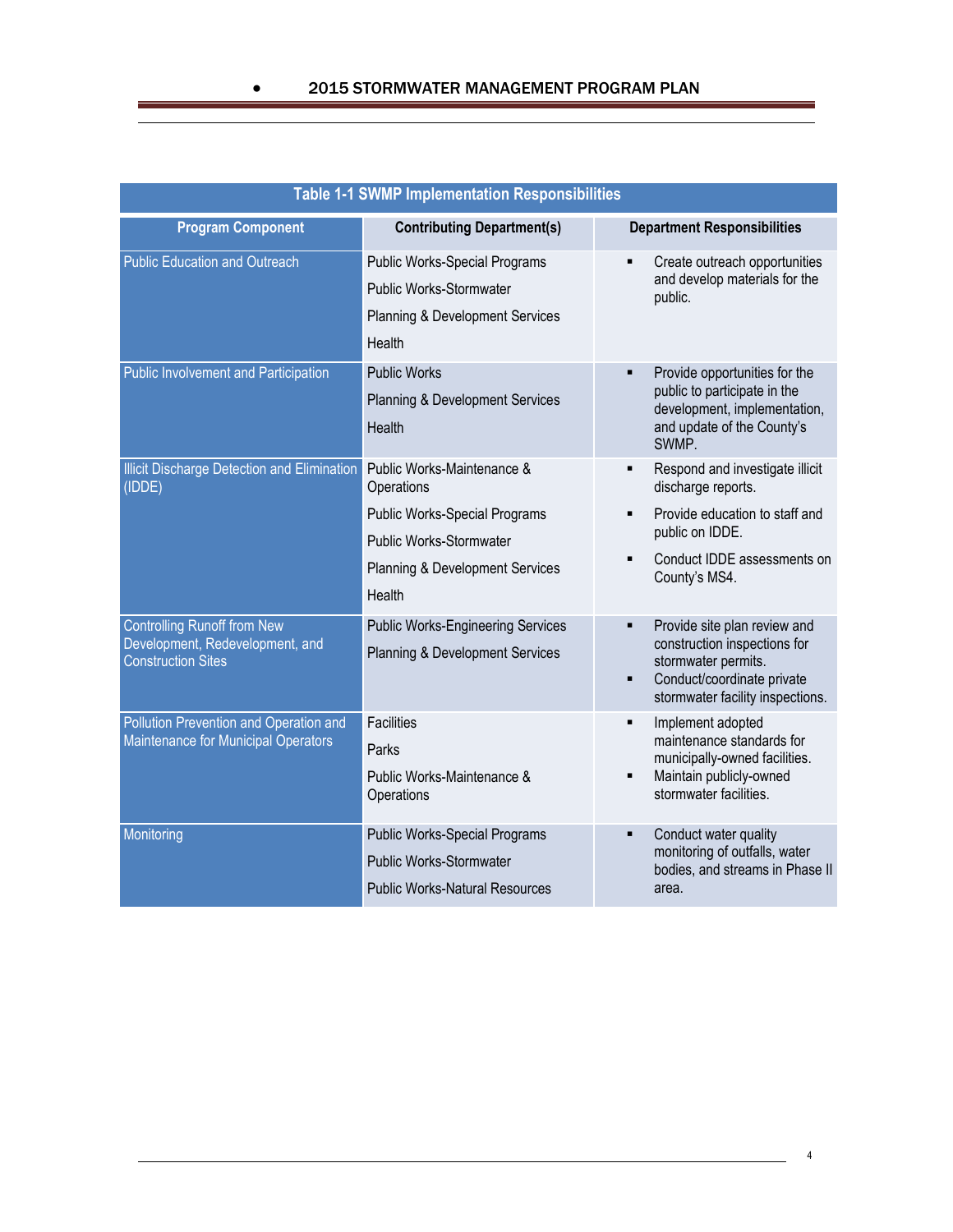### **1.4. Whatcom County Regulated Area**

The NPDES Phase II Permit boundary covers approximately 15,000 acres and generally includes the following areas:

- **Bellingham Urban Growth Area**
- **Sudden Valley**
- Portions of the Hillsdale and Emerald Lake area
- **Portions along North Shore Drive on Lake Whatcom and Lake Whatcom Boulevard**
- **Ferndale Urban Growth Area**
- **Portions along Chuckanut Drive and Chuckanut Bay**
- **Birch Bay Urban Growth Area (UGA)**
- The entire Lake Whatcom watershed is subject to illicit discharge detection and elimination requirements of the Permit.

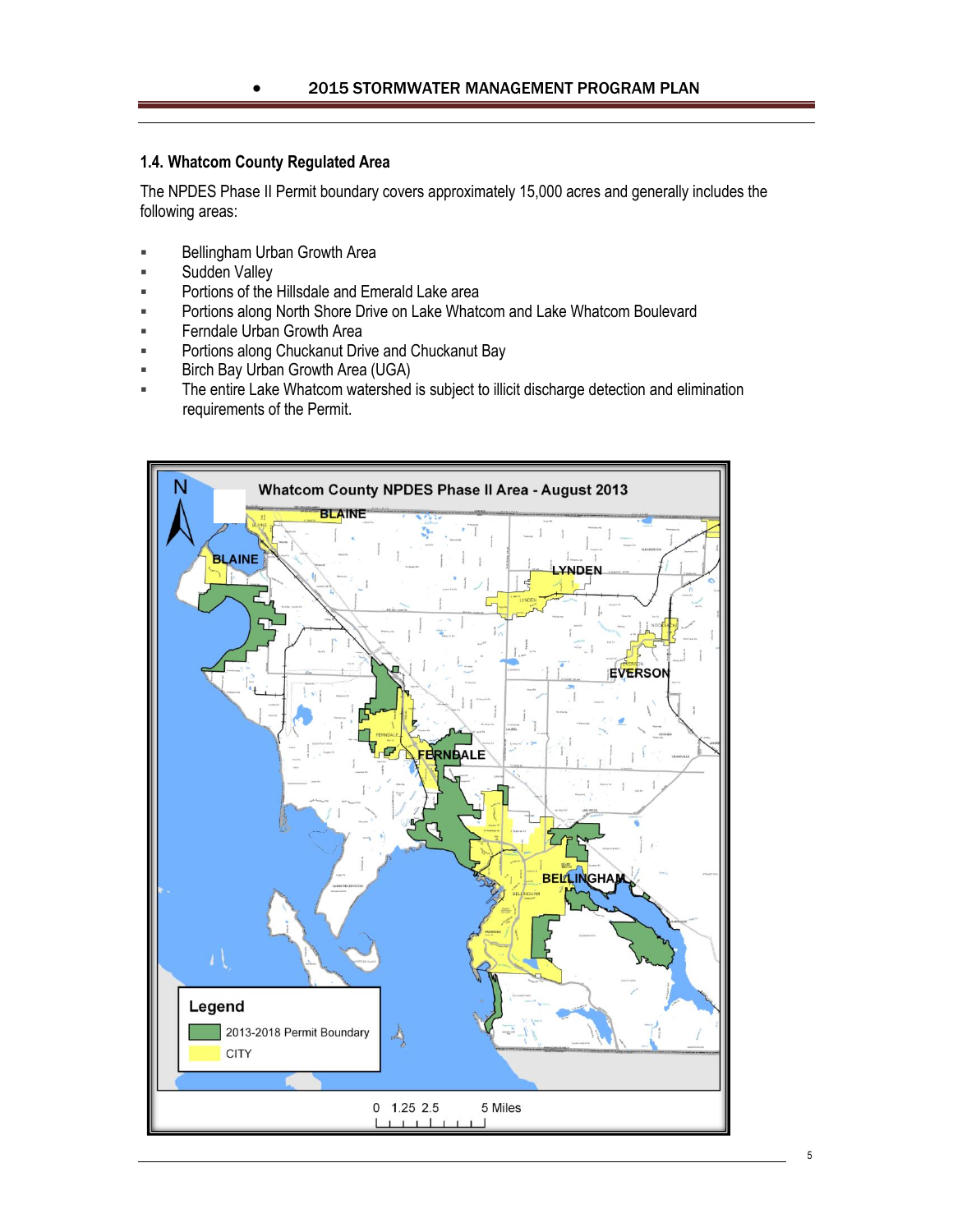## **1.5. Document Organization**

Sections of this document are organized in order by the program area components found in the Permit. The program components reference the associated Permit section in parentheses.

- **Section 2.0** addresses Stormwater Management Program Administration (S5.A & B)
- **Section 3.0** addresses Public Education and Outreach (S5.C.1)
- **Section 4.0** addresses Public Involvement (S5.C.2)
- **Section 5.0** addresses Illicit Discharge, Detection, and Elimination (S5.C.3)
- **Section 6.0** addresses Controlling Runoff from New Development, Redevelopment, and Construction Sites (S5.C.4)
- **Section 7.0** addresses Pollution Prevention and Operation of Maintenance for Municipal Operations (S5.C.5)
- **Section 8.0** addresses Compliance with Total Maximum Daily Load Requirements (S7)
- **Section 9.0** addresses Monitoring and Assessment (S8)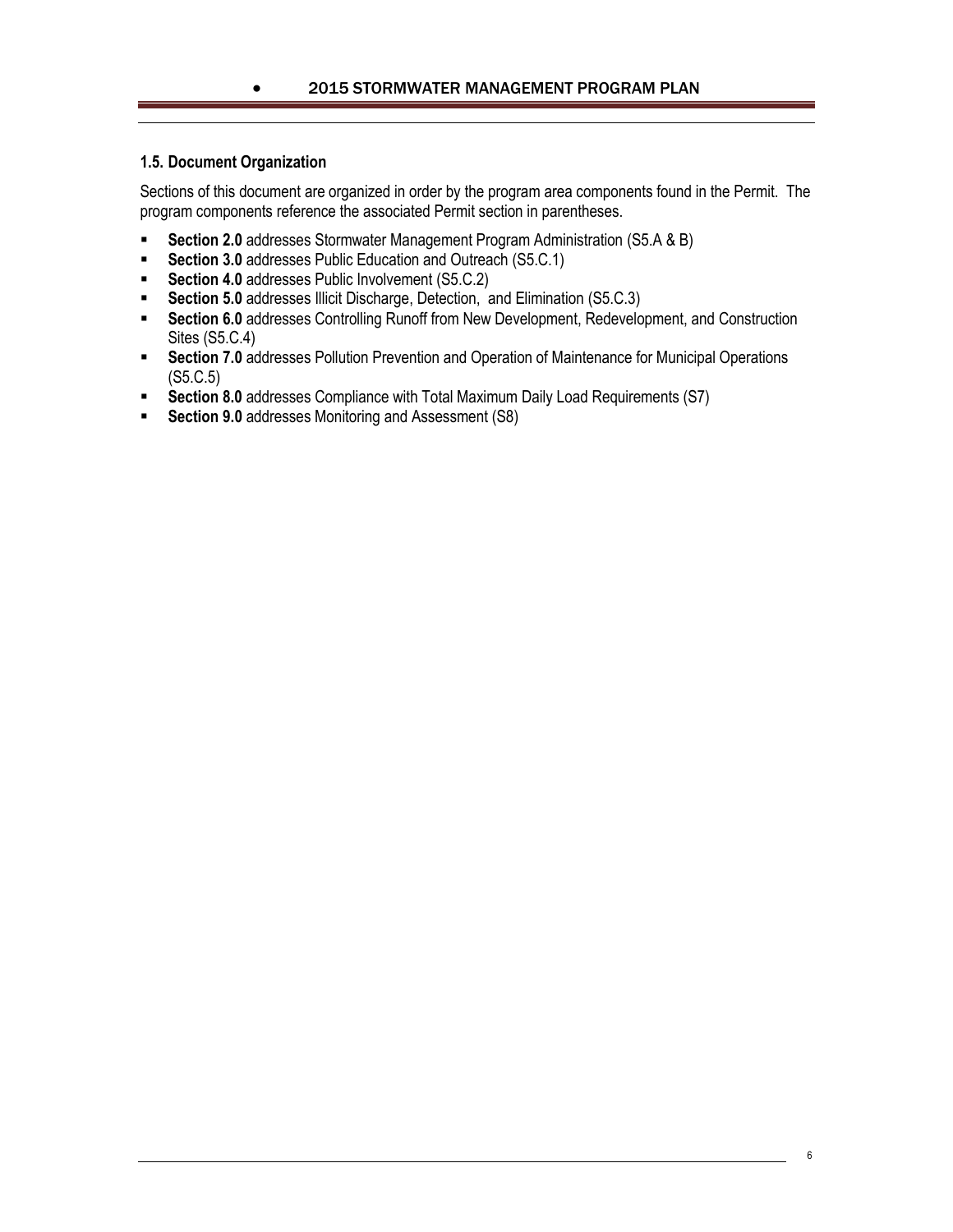# **2. STORMWATER MANAGEMENT PROGRAM ADMINISTRATION**

Stormwater Management Program Administration activities include the coordination, compilation, and tracking of all tasks of the Permit, and the overall administration of the programs to meet NPDES requirements.

# **2.1. Permit Requirements**

The Permit (Section S5.A, B, & C) requires the County to perform the following tasks:

- **Update the Stormwater Management Program (SWMP) annually.**
- **Submit SWMP and annual compliance reports by March 31st of each year.**
- Track cost estimates for implementation of tasks for continued evaluation of SWMP development.
- Track the number of inspections, official enforcement actions, and types of public education activities required by the program component.
- **Develop coordination mechanisms between departments of the County.**
- Develop coordination mechanisms between jurisdictions with shared waterbodies covered under the respective MS4s on stormwater-related policies, programs, and projects
- Design SWMP to achieve reduction of the discharge of pollutants from Whatcom County's MS4 to the maximum extent possible (MEP), meet all known and reasonable methods of prevention, control, and treatment (AKART) requirements of the State Water Pollution Control Act (RCW Chapter 90.48), and to protect water quality.

#### **2.2. Accomplishments in 2014**

- Continued coordination mechanisms within Whatcom County departments and with other jurisdictions to achieve compliance with the Permit.
- Continued participation in NPDES Coordinator's Forum for both North and South Sound jurisdictions.
- Finalized Interdepartmental Agreement terms that outline the roles and responsibilities for each department to implement the requirements of the Permit.
- Acquired expanded budget authority for 2015-2016 to implement and expand the NPDES Program

- Refine and standardize cost estimate tracking for implementation of tasks for each department.
- **EXECONVERGY CONVERGY CONVERTS** CONVERTING THE CONVERTING CONVERTING.
- Continue and update necessary process, procedures, and amendments to incorporate AKART requirements set for the by the State Water Pollution Control Act.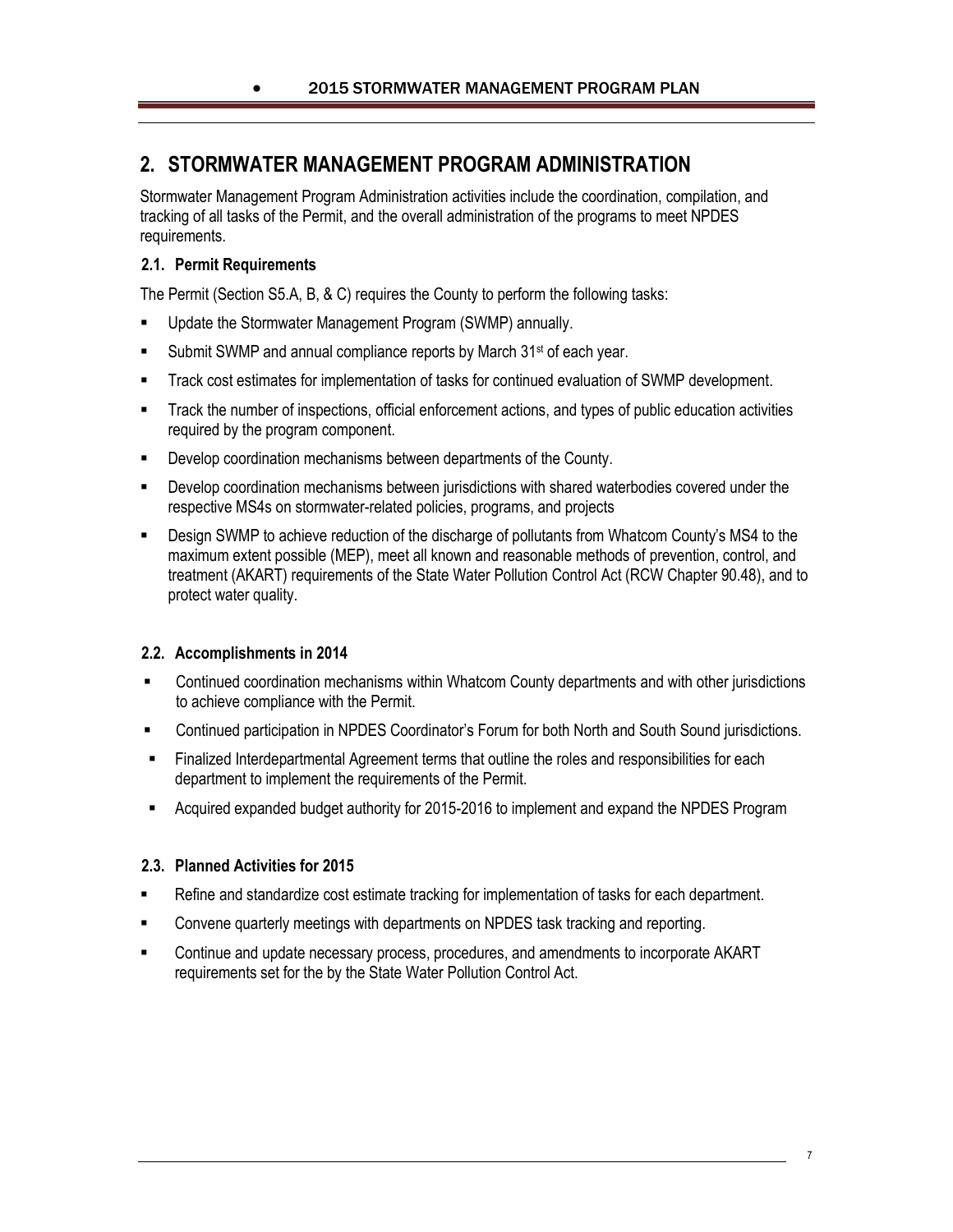# **3. PUBLIC EDUCATION AND OUTREACH**

Public Education and Outreach activities focus on providing information regarding permit requirements and stormwater management to the general public, elected officials, and those working or residing in the NPDES Phase II areas.

# **3.1. Permit Requirements**

The Permit (Section S5.C.1) requires the County to perform the following tasks:

- **Provide an education and outreach program with prioritized** audiences.
- Measure the understanding and adoption of target behaviors for at least one subject area.
- Track and maintain records of public education and outreach activities.

### **3.2. Accomplishments in 2014**

- Contracted with Kulshan Services to conduct 2 workshops on private stormwater facility maintenance that included inspection reports for all participating participants.
- Contracted with WSU Cooperative Extension for NPDES Phase II Community Outreach-Runoff/Phosphorus Reduction through Residential Landscape Practices. WSU provided a Sustainable Landscape series (6 classes of 25 participants) held in the fall of 2014, provided sustainable practices outreach with a diorama, participated during *Water Weeks*, and conducted a post-class survey to evaluate knowledge, attitude, and confidence changes in landscaping practices.
- Provided technical support for the Homeowner Incentive Program (HIP) by assisting in native planting design for HIP-approved projects.
- Staff provided contractors and builders information and education on Permit requirements and general stormwater management BMPs through the building permit application process.
- Staff provided education and outreach materials to businesses regarding source control BMPs and stewardship actions as part of the Health Department's Local Source Control Program.
- Staff participated in workshops for contractors, designers, and suppliers regarding the implementation of Low Impact Development techniques.
- Continued education and outreach opportunities through mailers, workshops, and website updates.
- **EXECONTERGY CONTINUED PROGREE** Continued program and permit updates to elected officials.

- Continue providing the Sustainable Landscaping: Gardening Green class series focusing on Runoff/Phosphorus Reduction through Residential Landscape Practices.
- Continue with private stormwater facility education and outreach workshop in fall of 2015.
- Expand education efforts through additional outreach events and programming.

*Private Stormwater Facility Maintenance and Inspection Workshop, October 2014* 

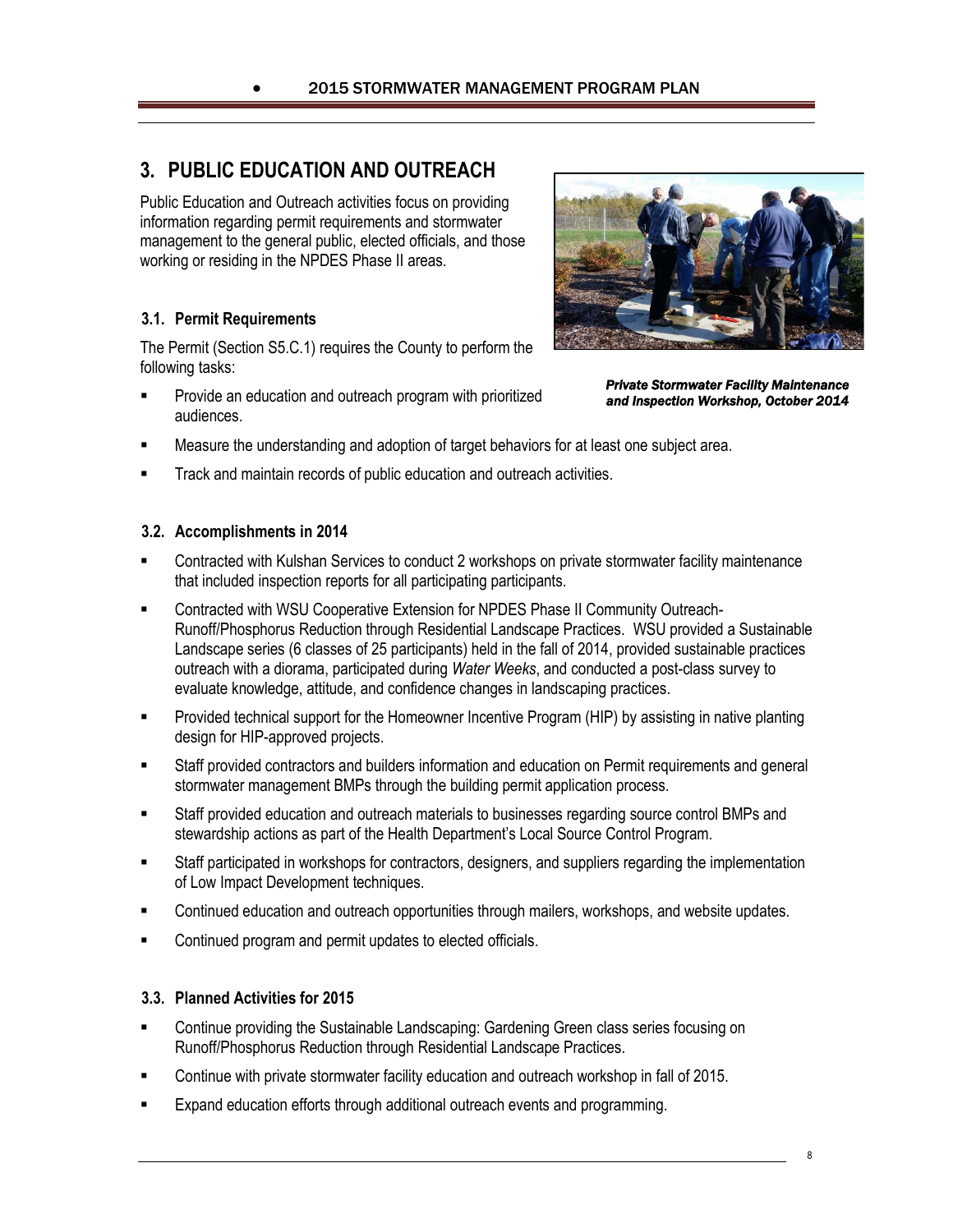# **4. PUBLIC INVOLVEMENT AND PARTICIPATION**

Public involvement and participation activities focus on providing opportunities for the public to share input on program development and implementation of the SWMP through various committees and venues of the County.

# **4.1. Permit Requirements**

The Permit (Section S5.C.2) requires the County to perform the following tasks:

 Provide ongoing opportunities for public involvement through advisory councils, watershed committees, and participation in developing rate structures, stewardship programs, environmental activities, or other similar activities.



*Whatcom County Courthouse* 

 Complete the SWMP, Annual Report, with all other related submittals, and make those documents and Permit available to the public.

#### **4.2. Accomplishments in 2014**

- Provided current and past SWMP documents, Annual Compliance Report, and all other related submittals on the Whatcom County NPDES Phase II website.
- **Provided updates to the public and elected officials on the NPDES Phase II Permit for the County** Council and Joint Lake Whatcom Policy Group.
- Provided opportunities for the public to submit comments at all Whatcom County Council meetings, the annual Lake Whatcom Joint Councils and Commissioners meeting, and the NPDES website regarding the SWMP and/or NPDES Phase II Permit.
- **Provided a form on the NPDES Phase II website for the public to submit comments on the program or** permit electronically.

- Continue providing current and past SWMP, Annual Compliance Report, and other related submittals on the Whatcom County NPDES Phase II website.
- **•** Continue with public meeting announcements for opportunities to comment on the SWMP through the website and submit press releases for major updates.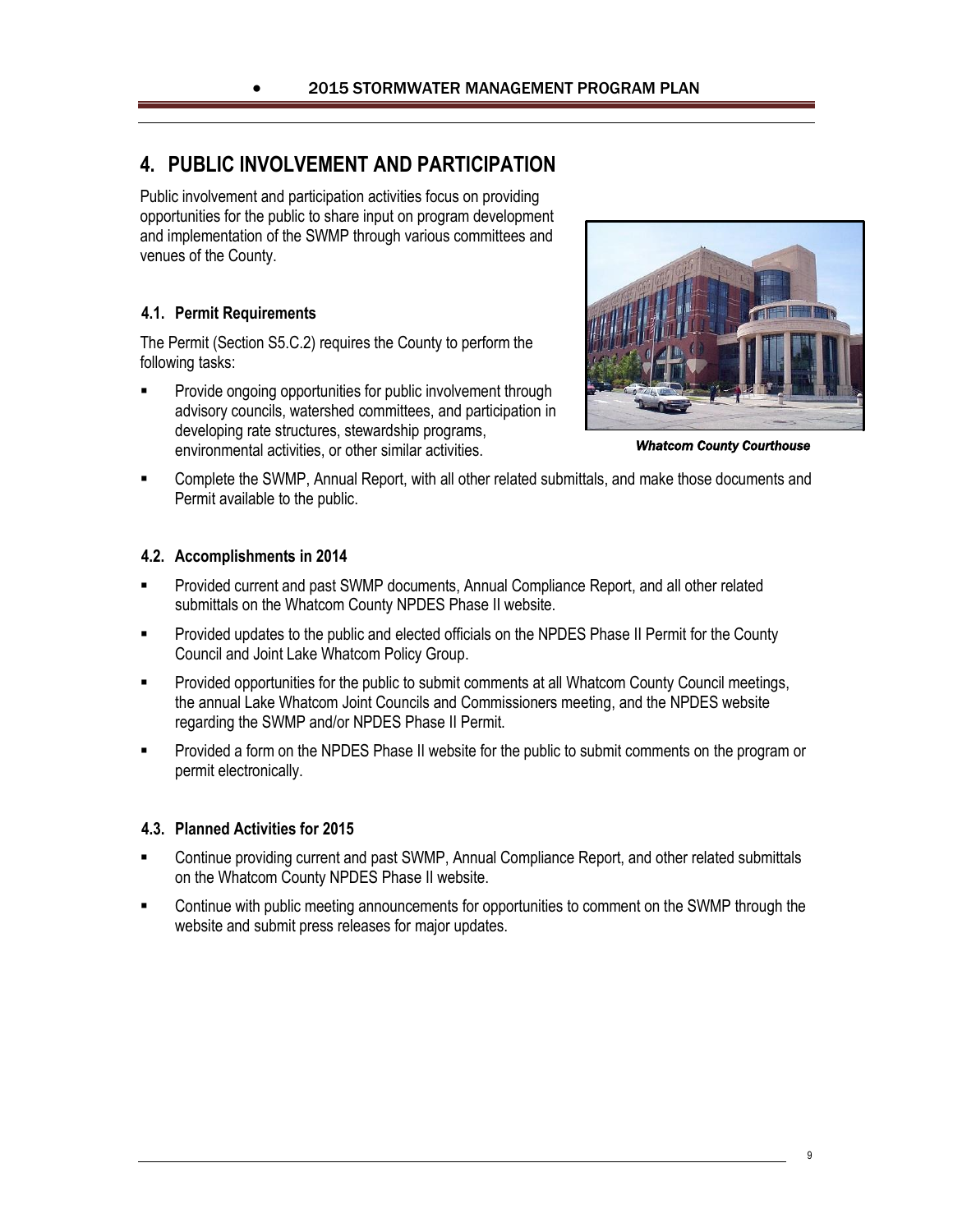# **5. ILLICIT DISCHARGE DETECTION, AND ELIMINATION (IDDE)**

The IDDE program focusses on the identification, investigation, termination, cleanup, and reporting of illicit discharges. These activities address both municipal staff and the general public.

# **5.1. Permit Requirements**

The Permit (Section S5.C.3) requires the County to perform the following tasks:

 Implement an ongoing program to detect, report, and remove illicit discharges, connections, or spills that includes storm sewer mapping, implementing ordinances, and a local hotline for reporting.



*Soapy water entering catch basin* 

- By December 31, 2017, complete field screening of outfalls during dry weather conditions on at least 40% of the county's MS4 and average of 12% each year thereafter to detect illicit discharges during dry weather conditions.
- Provide staff and the public ongoing education on IDDE response processes and procedures.
- Track and summarize illicit discharge reporting, responses, and enforcement actions for the Annual Compliance Report and SWMP.

#### **5.2. Accomplishments in 2014**

- Continued implementation of IDDE ordinance adopted from 2010.
- Coordinated on illicit discharge and spill investigation, response, and reporting with:
	- o Public Works Stormwater Division
	- o Public Works Maintenance & Operations Division
	- o Health Department
	- o Planning & Development Services Department
	- $\circ$  Washington State Department of Ecology Environmental Report Tracking System (ERTS)
- Conducted dry weather field assessments in the Geneva Urban Growth Area (UGA) as part of the program to address non-stormwater discharges, including spills and illicit connections.
- Whatcom County staff responded to 11 of illicit discharges within the NPDES Phase II boundary.
- Whatcom County Health Local Source Control Program conducted approximately 58 visits to businesses educating on illicit discharges, spill prevention, and waste management.
- Continued maintenance and updates of mapping of MS4 outfalls, receiving waters, and structural **BMPs**
- Maintained a stormwater drainage and illicit discharge hotline for the public to report spills. The number is published in the phone book and available on the NPDES website.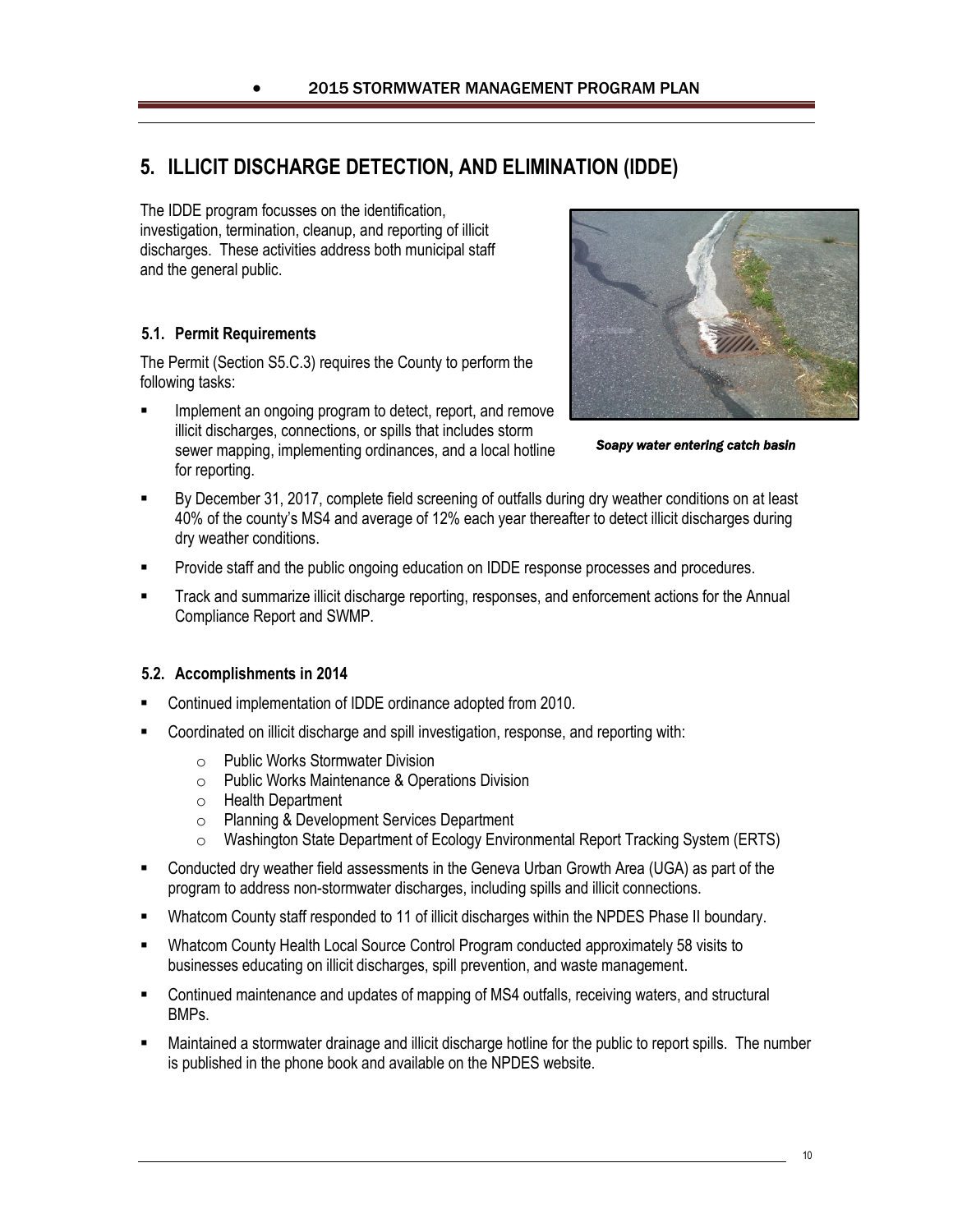- **EXECONTER CONTER 1** Continue coordination with all departments to refine Whatcom County Illicit Discharge Detection and Elimination Program Policy and Procedures Manual.
- **EXECONTER 10 Continue to expand and enhance educational opportunities on prevention and reporting of illicit** discharges through programs, website updates, and public meeting presentations and outreach.
- Continue to provide education on illicit discharge identification, investigation, and response for all Whatcom County field staff and the public.
- **EXECONDUCT FIELD SCREENING FOR IDEO** of the MS4 to be completed by December 31, 2017.

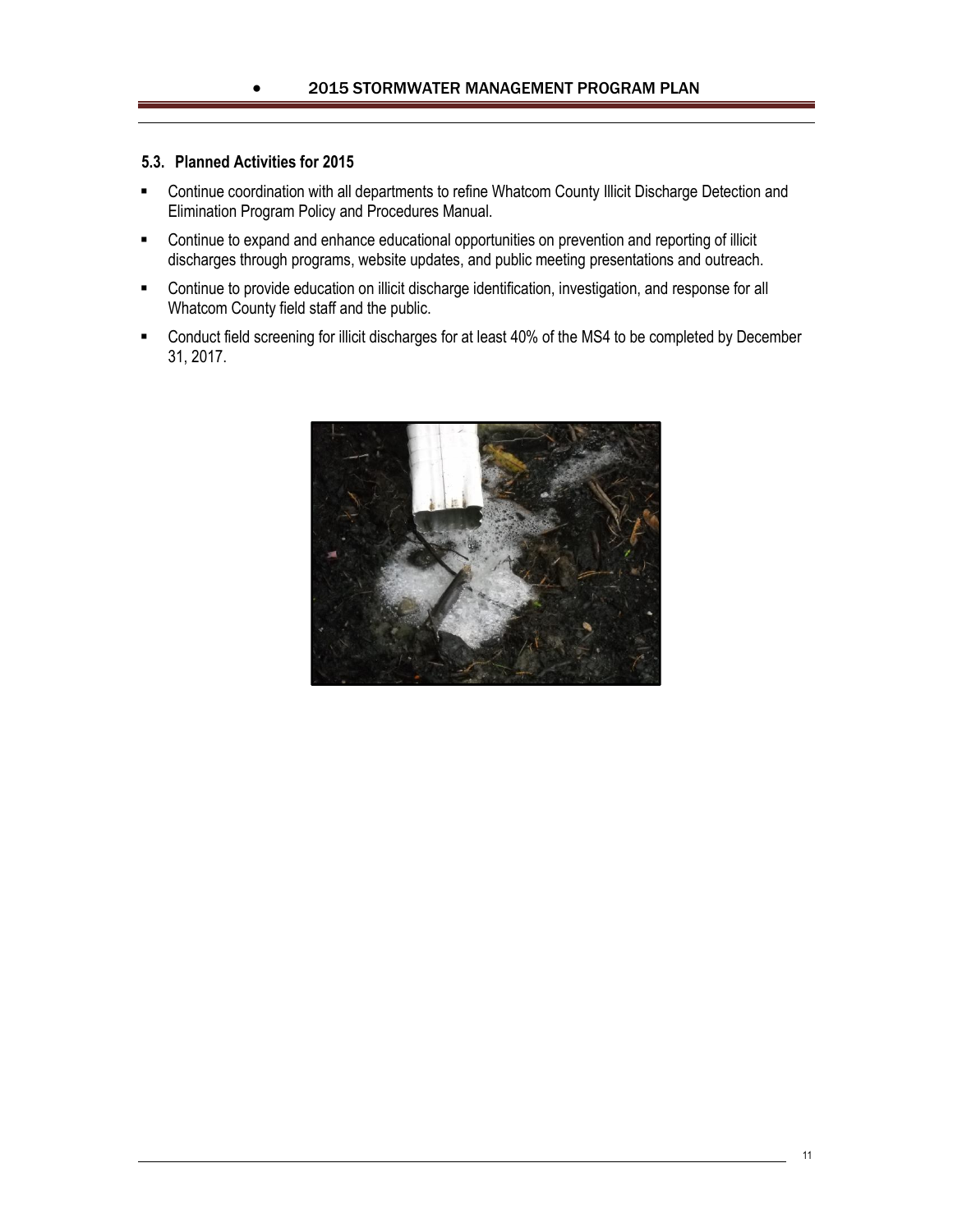# **6. CONTROLLING RUNOFF FROM NEW DEVELOPMENT, REDEVELOPMENT AND CONSTRUCTION SITES**

Through the permitting process, stormwater runoff related to development activities can be managed through permit review, inspections, and regulatory mechanisms.

# **6.1. Permit Requirements**

The Permit (Section S5.C.4) requires the County to perform the following tasks:

- **Develop, implement, and enforce a program to reduce pollutants** in stormwater runoff to a regulated MS4 from new development, redevelopment, and construction site activities.
- **Adopt regulations to address runoff from new development,** redevelopment, and construction site projects from both public and private projects utilizing the Minimum Requirements, technical thresholds, and definitions of Appendix 1 of the Permit.



*Triangular Silt Dike* 

- By December 31, 2016, provide provisions to allow for non-structural preventative actions and source reduction approaches, such as Low Impact Development techniques, measures to minimize the creation of impervious surfaces, and measures to minimize the disturbance of native soils and vegetation.
- By December 31, 2016, conduct annual inspections of all stormwater treatment and flow control BMPs/facilities that discharge to the MS4.

# **6.2. Accomplishments in 2014**

- Continued implementation of regulations adopted in 2010 to address runoff from new development, redevelopment, and construction site projects from both public and private projects utilizing the Minimum Requirements, technical thresholds, and definitions in Appendix 1 of the Permit. (ORD 2010- 003)
- Continued review of all stormwater site plans and inspections for sediment and erosion control per Permit requirements.
- Required recertification of all site inspection staff for Certified Erosion and Sediment Control Leads (CESCL).
- Continued program for annual inspections of stormwater treatment and flow control BMPs/facilities on parcels greater than 1 acre or are part of a larger development that discharge to the MS4 built from August 2009-present.
- Continued refinement of inspection and enforcement process and procedures regarding the implementation of NPDES-related development regulations.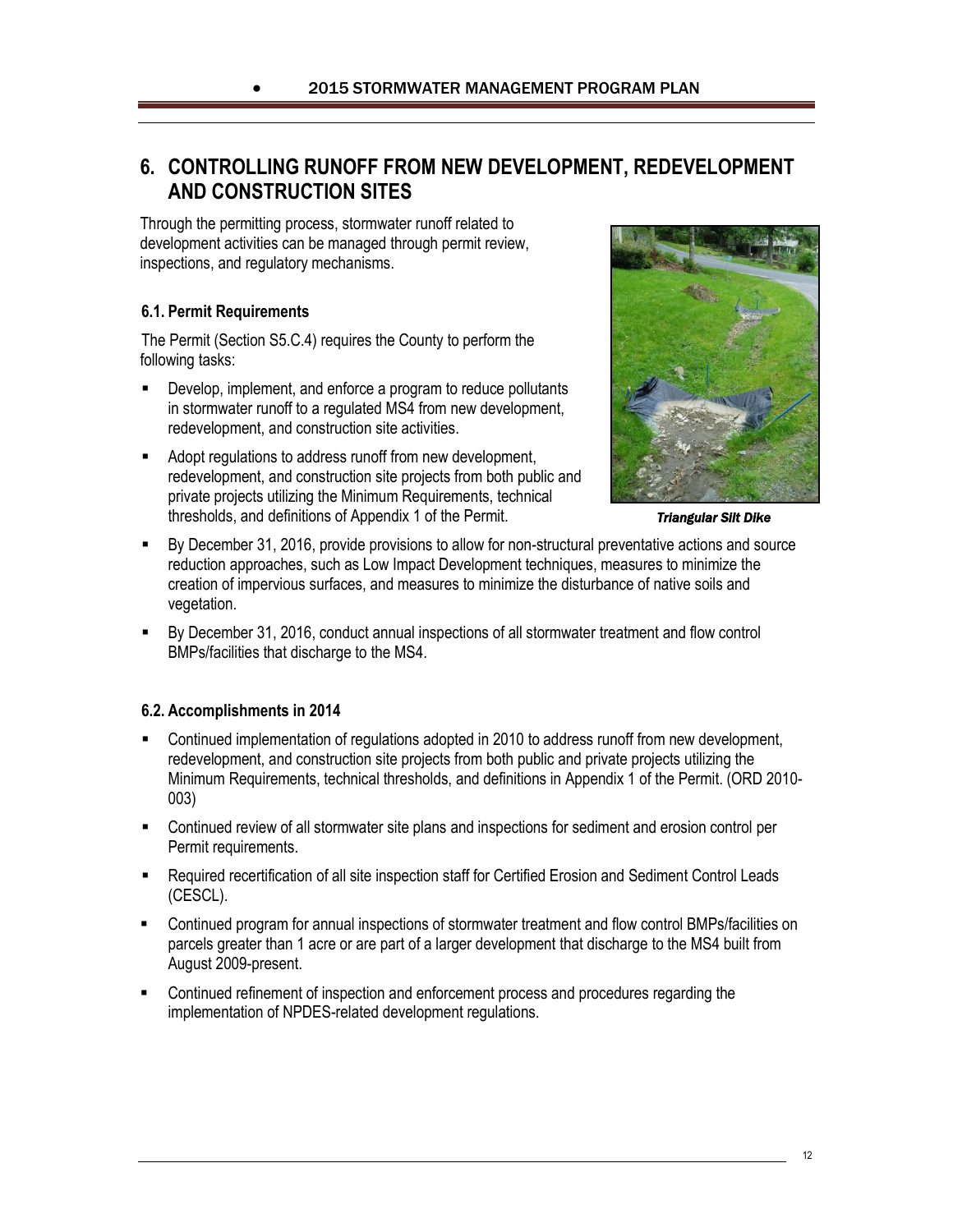- Hire consultant for the development and adoption of Low Impact Development (LID) provisions into code by December 31, 2016.
- Continue with program of annual inspections of all stormwater treatment and flow control BMPs/facilities on parcels greater than 1 acre or are part of a larger development that discharge to the MS4 built from August 2009-present.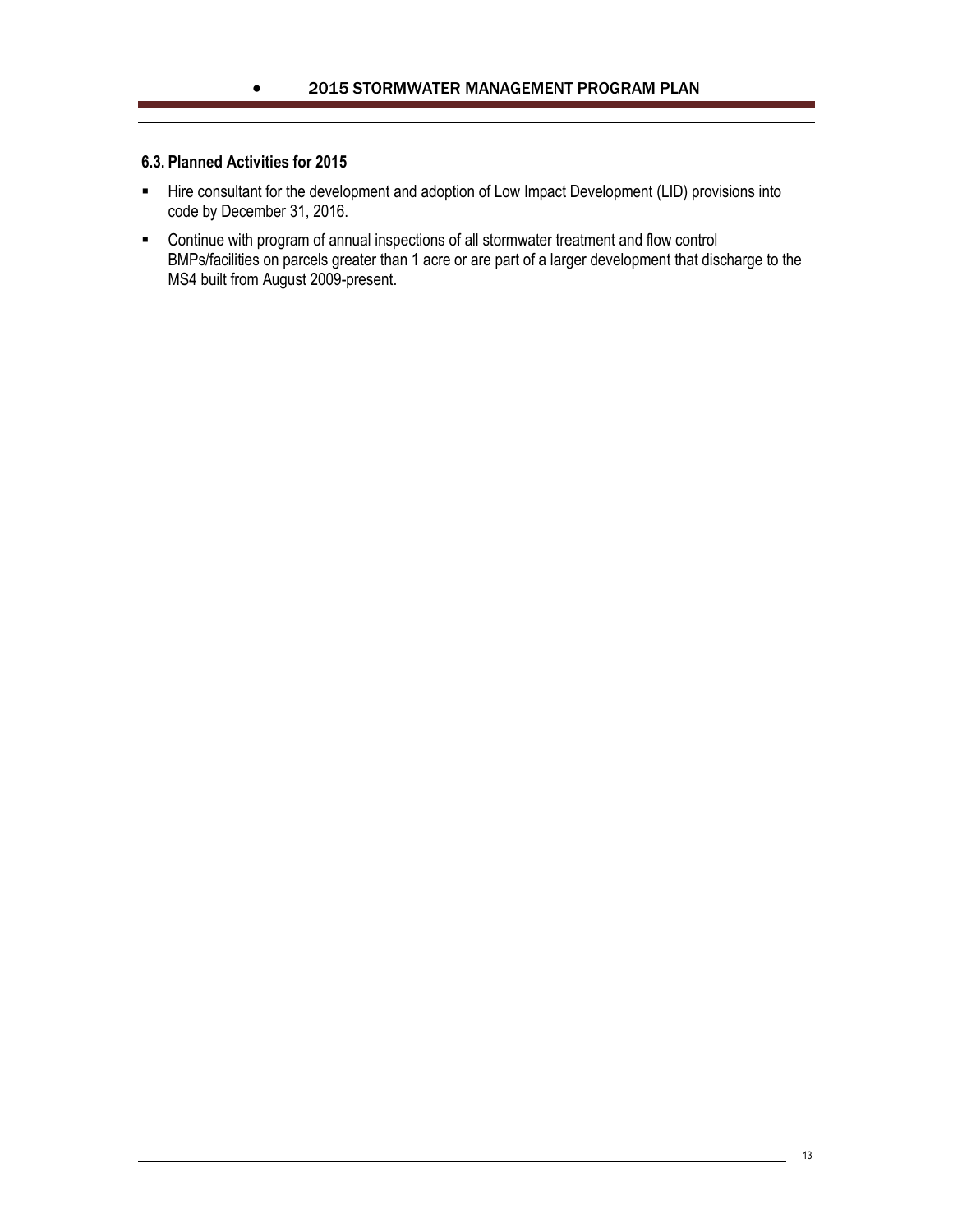# **7. Municipal Operations and Maintenance**

Pollution prevention and operation and maintenance for municipal operations include the maintenance of publicly-owned catch basins, ditches, swales, drainage systems, etc. that are part of the County's MS4.

# **7.1. Permit Requirements**

The Permit (Section S5.C.5) requires the County to perform the following tasks:

 Develop and implement an operations and maintenance (O&M) program to prevent and reduce pollutant runoff from municipal operations.



*Catch Basin Cleaning in Birch Bay* 

- **Establish maintenance standards as, or more, protective than specified in the 2012 Stormwater** Management Manual for Western Washington.
- Conduct inspections of stormwater flow control and treatment facilities (other than catch basins) on an annual basis and implement appropriate maintenance actions.
- Spot check publicly-owned permanent treatment and flow control facilities (other than catch basins) after major storm events.
- Inspect all catch basins and inlets owned and operated by Whatcom County at least once by August 1, 2017, and every two years thereafter.
- Train staff to implement appropriate standards and procedures to protect water quality for Permittee construction, operations, or maintenance activities.

#### **7.2. Accomplishments in 2014**

- Cleaned and maintained 11 pre-treatment and flow control vaults, 11 stormwater filter vaults, and 12 bioinfiltration or treatment swales in the NPDES Phase II area. Sediment accumulation is vacuumed out in the pre-treatment and flow control vaults twice a year. The stormwater filter vaults are vacuumed out and have their filter cartridges replaced annually. Swales are mowed and maintained twice a year.
- Conducted ongoing catch basin inspection and cleaning.
- Conducted spot checks on publicly-owned permanent treatment and flow control facilities (other than catch basins) after major storm events.
- **EXEM** Refined and updated asset management database for public and privately-owned stormwater facilities.
- Created specialty Maintenance & Operations crew designated for NPDES activities.

- **EXECONTERGO CONTERCT CONTERCT** Continue ongoing database support for NPDES asset management.
- Hire a Stormwater Inspector and associated Maintenance &Operations crew for the NPDES Program.
- Purchase an NPDES vactor truck and crew vehicles for the NPDES designated crew.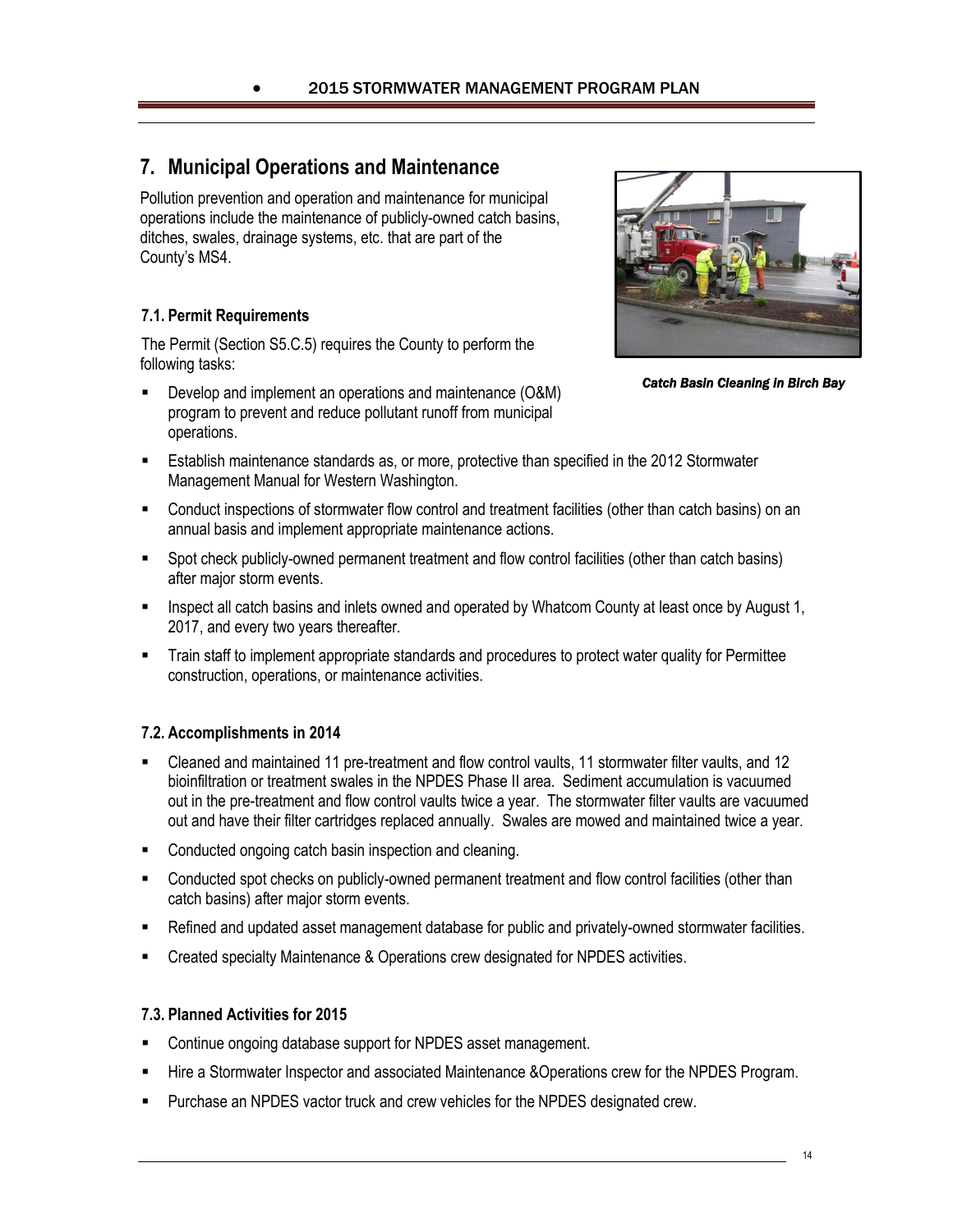# **8. COMPLIANCE WITH TOTAL MAXIMUM DAILY LOAD (TMDL) REQUIREMENTS**

The NPDES Phase II Permit contains provisions regarding Total Maximum Daily Loads (TMDL) for water bodies listed on the State's 303(d) list of impaired water bodies within the Permit boundaries. Lake Whatcom has been listed for below accepted levels of dissolved oxygen and above accepted levels of bacteria in its tributaries.

Additional information regarding the Lake Whatcom TMDL can be found online at: <http://www.ecy.wa.gov/programs/wq/tmdl/LkWhatcom/LkWhatcomTMDL.html>

### **8.1. Status of Lake Whatcom TMDL**

In November 2014, the Washington State Department of Ecology submitted the final TMDL to the Environmental Protection Agency (EPA). EPA will have up to 3 months to review the TMDL.

The current NPDES Permit only applies to the more urban areas in the Lake Whatcom watershed. Per Section S7 of the Permit, when the Lake Whatcom TMDL is approved Whatcom County should demonstrate reasonable assurances to manage stormwater from the county-owned and operated MS4 regulated by the Permit that discharges into Lake Whatcom.



*Lake Whatcom View from Basin 1, Bloedel Donovan Park*